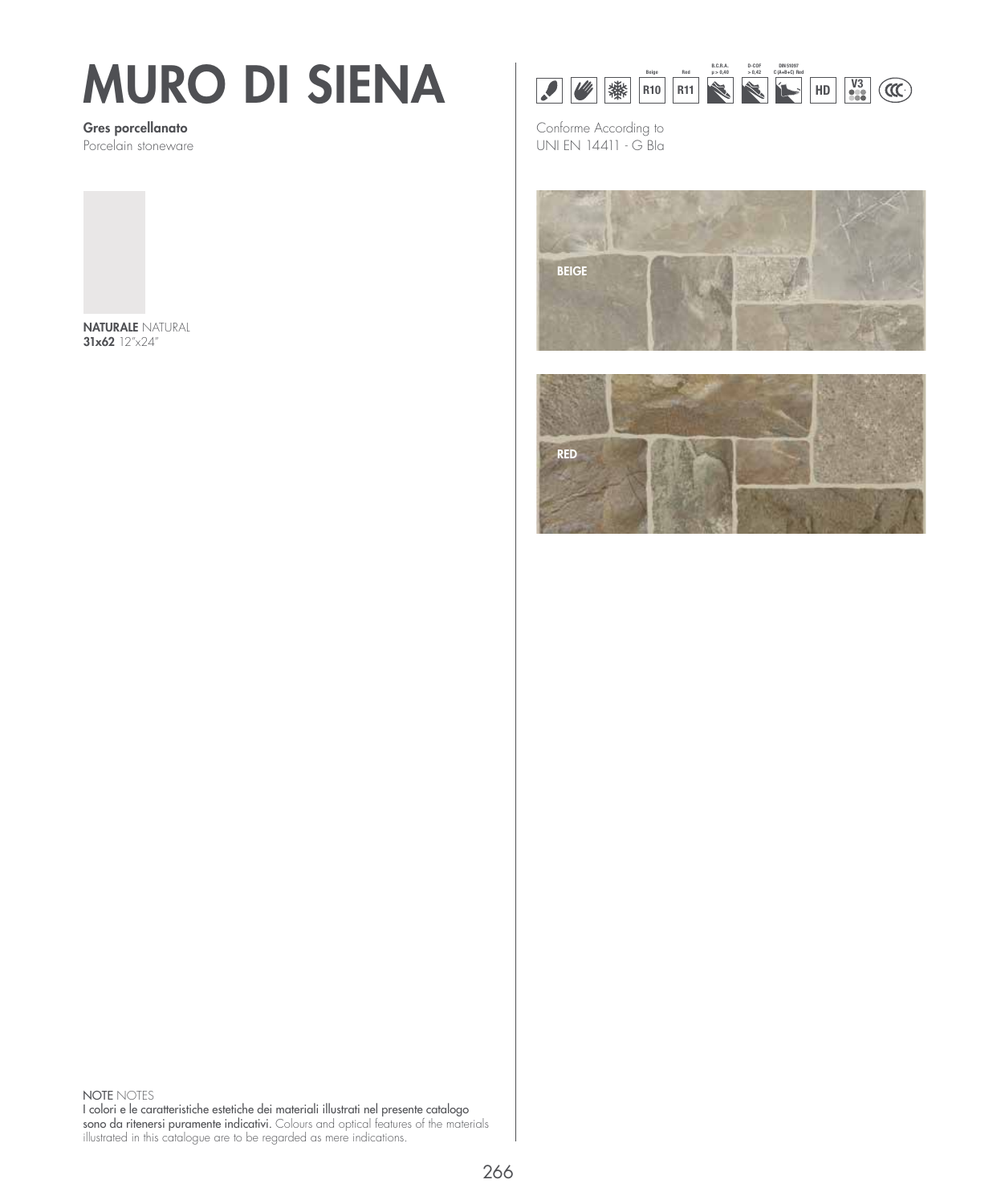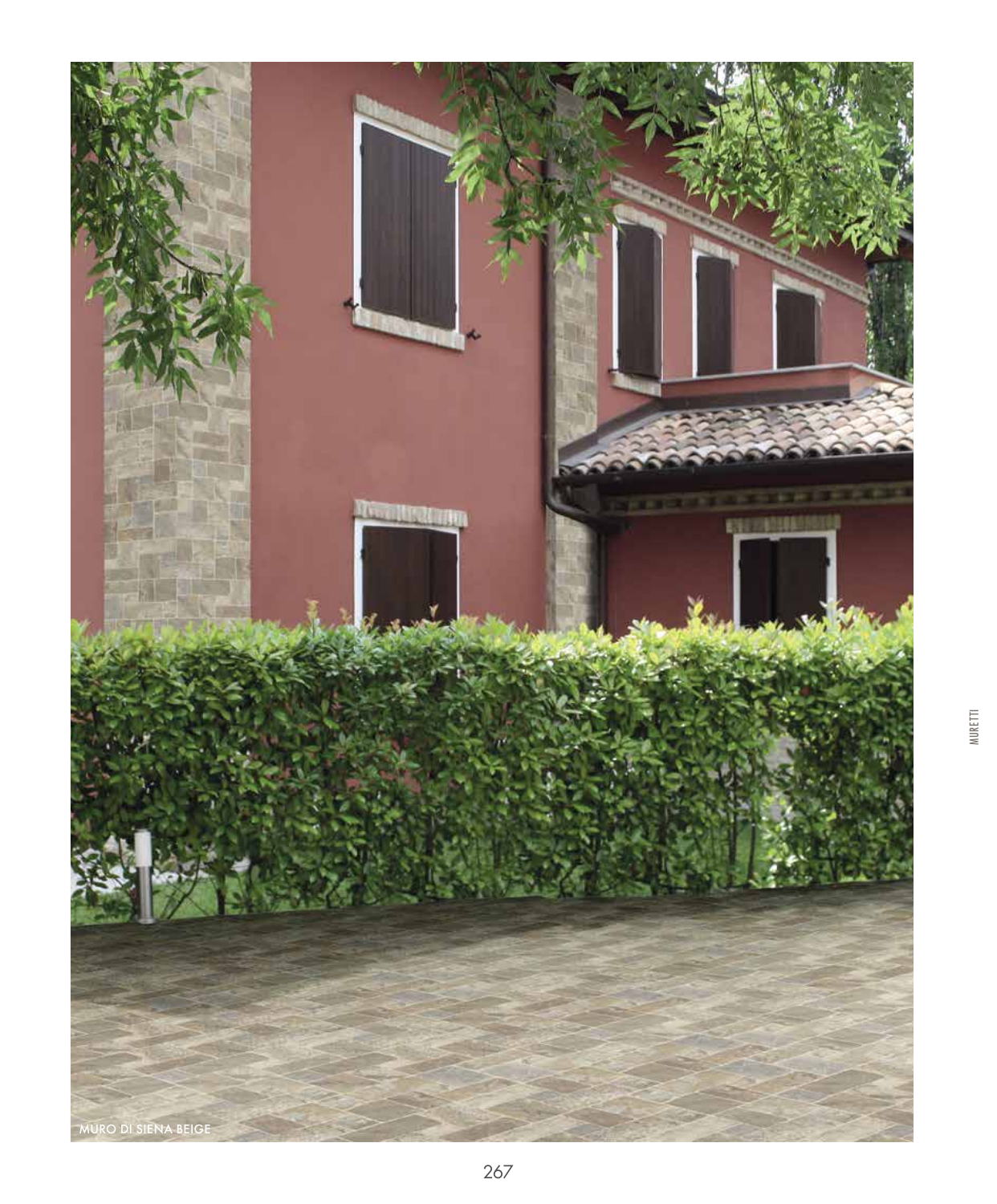## MURO DI SIENA BEIGE | MURO DI SIENA RED

 $\circledcirc$ 

002941/4 Muro di Siena Beige<br>**31x62 cm R10** 12"x24" 7

 $\circledcirc$ 

004404/4 Muro di Siena Red<br>**31x62 cm R11** 12"x24" 7